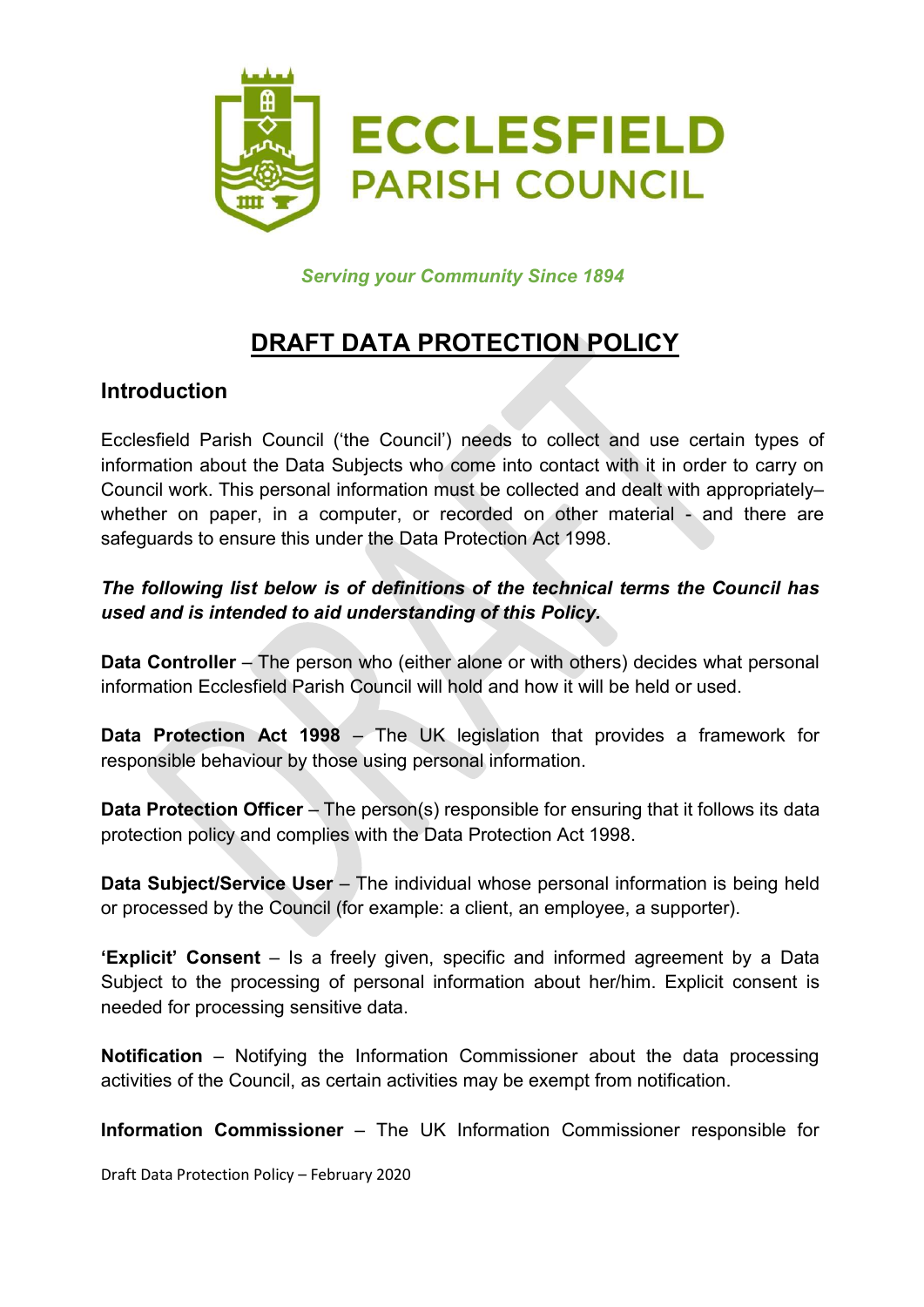implementing and overseeing the Data Protection Act 1998.

Processing – Means collecting, amending, handling, storing, or disclosing personal information.

Personal Information – Information about living individuals that enables them to be identified – e.g., name and address. It does not apply to information about organisations, companies and agencies but applies to named persons, such as individual volunteers or employees within the Council.

#### Sensitive data – means data about:

- Racial or ethnic origin.
- Political opinions.
- Religious or similar beliefs.
- Trade union membership.
- Physical or mental health.
- Sexual life.
- Criminal record.
- Criminal proceedings relating to a data subject's offences.

## Data Controller

The Council is the Data Controller under the Act, which means that it determines what purposes personal information held will be used for. It is also responsible for notifying the Information Commissioner of the data it holds or is likely to hold, and the general purposes that this data will be used for.

### **Disclosure**

The Council may share data with other agencies such as the local authority, funding bodies and other voluntary agencies.

The Data Subject will be made aware in most circumstances how and with whom their information will be shared. There are circumstances where the law allows the Council to disclose data (including sensitive data) without the data subject's consent.

These are:

- 1. Carrying out a legal duty or as authorised by the Secretary of State.
- 2. Protecting vital interests of a Data Subject or other person.
- 3. The Data Subject has already made the information public.
- 4. Conducting any legal proceedings, obtaining legal advice, or defending any legal rights.

Draft Data Protection Policy – February 2020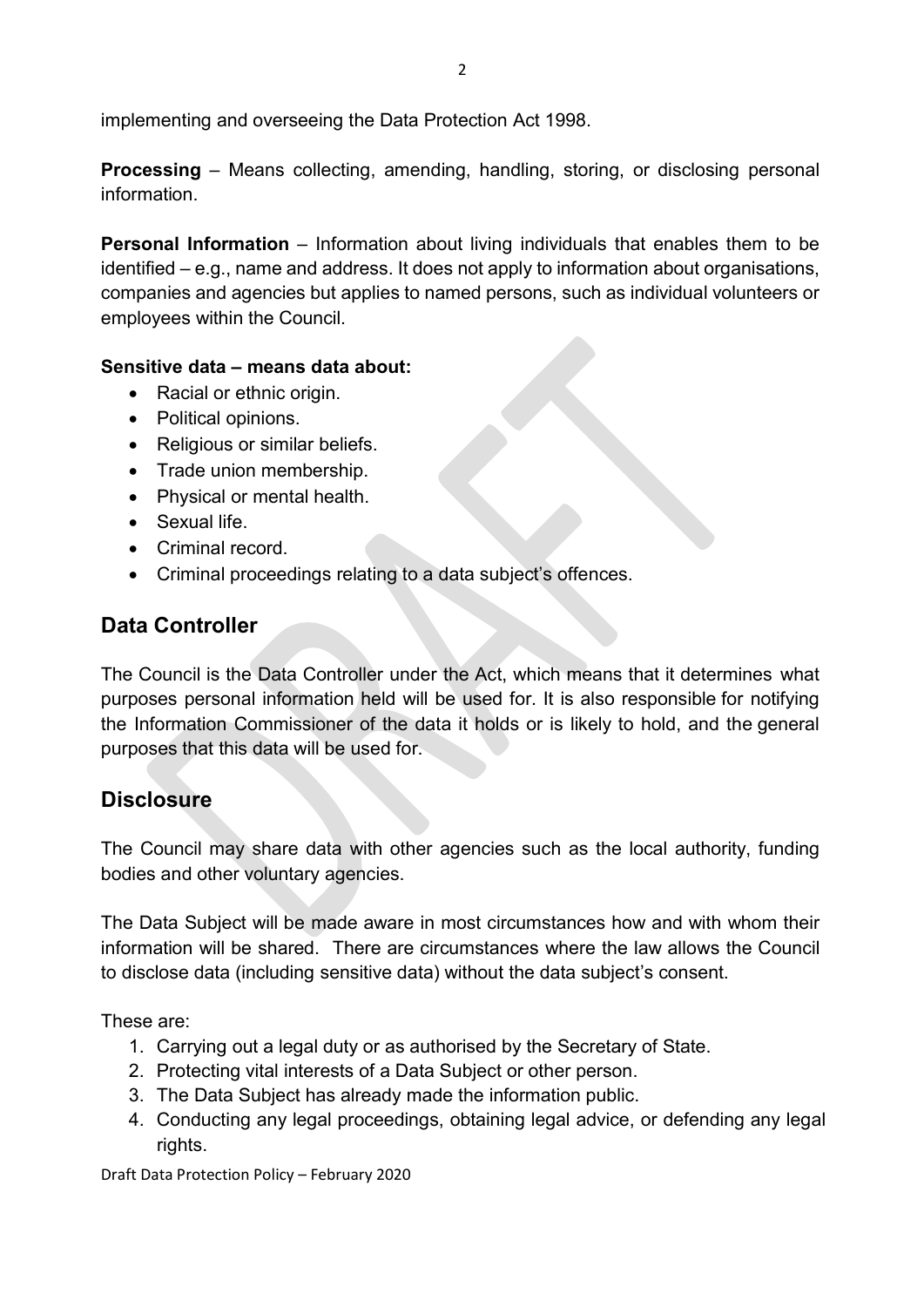- 5. Monitoring for equal opportunities purposes i.e., race, disability, or religion.
- 6. Providing a confidential service where the Data Subject's consent cannot be obtained or where it is reasonable to proceed without consent: e.g., where the Council would wish to avoid forcing stressed or ill Data Subjects to provide consent signatures.

The Council regards the lawful and correct treatment of personal information as very important to successful working, and to maintaining the confidence of those it deals with.

It intends to ensure that personal information is treated lawfully and correctly.

To this end, the Council will adhere to the Principles of Data Protection, as detailed in the Data Protection Act 1998.

Specifically, the Principles require that personal information:

- 1. Shall be processed fairly and lawfully and, in particular, shall not be processed unless specific conditions are met.
- 2. Shall be obtained only for one or more of the purposes specified in the Act and shall not be processed in any manner incompatible with that purpose or those purposes.
- 3. Shall be adequate, relevant, and not excessive in relation to those purpose(s).
- 4. Shall be accurate and, where necessary, kept up to date.
- 5. Shall not be kept for longer than is necessary.
- 6. Shall be processed in accordance with the rights of data subjects under the Act.
- 7. Shall be kept secure by the Data Controller who takes appropriate technical and other measures to prevent unauthorised or unlawful processing or accidental loss or destruction of, or damage to, personal information.
- 8. Shall not be transferred to a country or territory outside the European Economic Area unless that country or territory ensures an adequate level of protection for the rights and freedoms of data subjects in relation to the processing of personal information.

The Council will through appropriate management and strict application of criteria and controls:

- Observe fully conditions regarding the fair collection and use of information.
- Meet its legal obligations to specify the purposes for which information is used.
- Collect and process appropriate information, and only to the extent that it is needed to fulfil its operational needs or to comply with any legal requirements.
- Ensure the quality of information used.

Draft Data Protection Policy – February 2020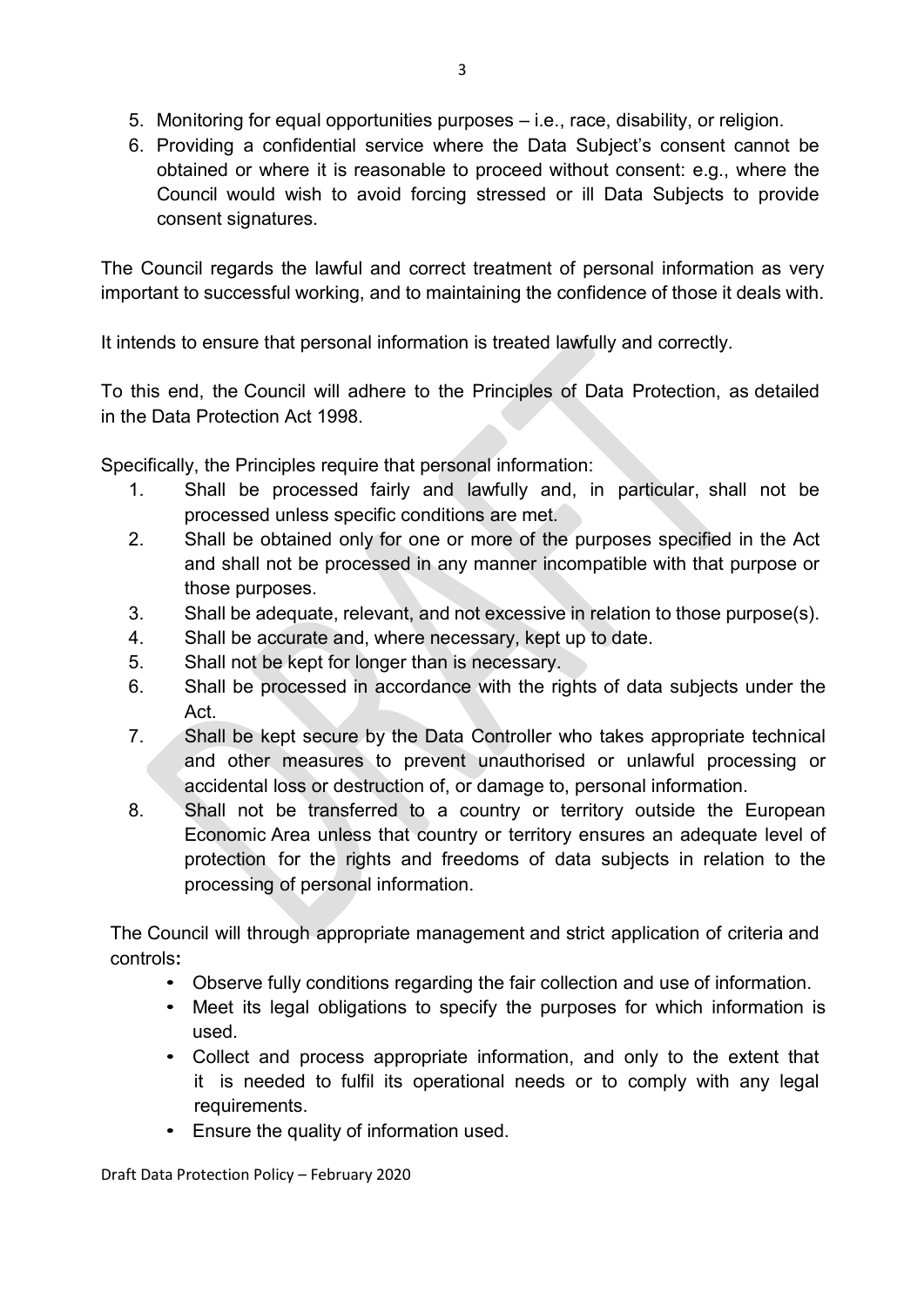- Ensure that the rights of people about whom information is held, can be fully exercised under the Act. These include:
	- $\circ$  The right to be informed that processing is being undertaken.
	- o The right of access to one's personal information.
	- o The right to prevent processing in certain circumstances; and
	- $\circ$  The right to correct, rectify, block or erase information which is regarded as wrong information.
- Take appropriate technical and organisational security measures to safeguard personal information.
- Ensure that personal information is not transferred abroad without suitable safeguards.
- Treat people justly and fairly whatever their age, religion, disability, gender, sexual orientation, or ethnicity when dealing with requests for information.
- Set out clear procedures for responding to requests for information.

### Data collection

Informed consent is when:

- A Data Subject clearly understands why their information is needed, who it will be shared with, the possible consequences of them agreeing or refusing the proposed use of the data; and
- then gives their consent.

The Council will ensure that data is collected within the boundaries defined in this Policy. This applies to data that is collected in person, or by completing a form.

When collecting data, the Council will ensure that the Data Subject:

- Clearly understands why the information is needed.
- Understands what it will be used for and what the consequences are the Data Subject decide not to give consent to processing.
- As far as reasonably possible grants explicit consent, either written or verbal for data to be processed. Is, as far as reasonably practicable, competent enough to give consent and has given so freely without any duress.
- Has received sufficient information on why their data is needed and how it will be used.

### Data Storage

Information and records relating to service users will be stored securely and will only be accessible to authorised staff and volunteers.